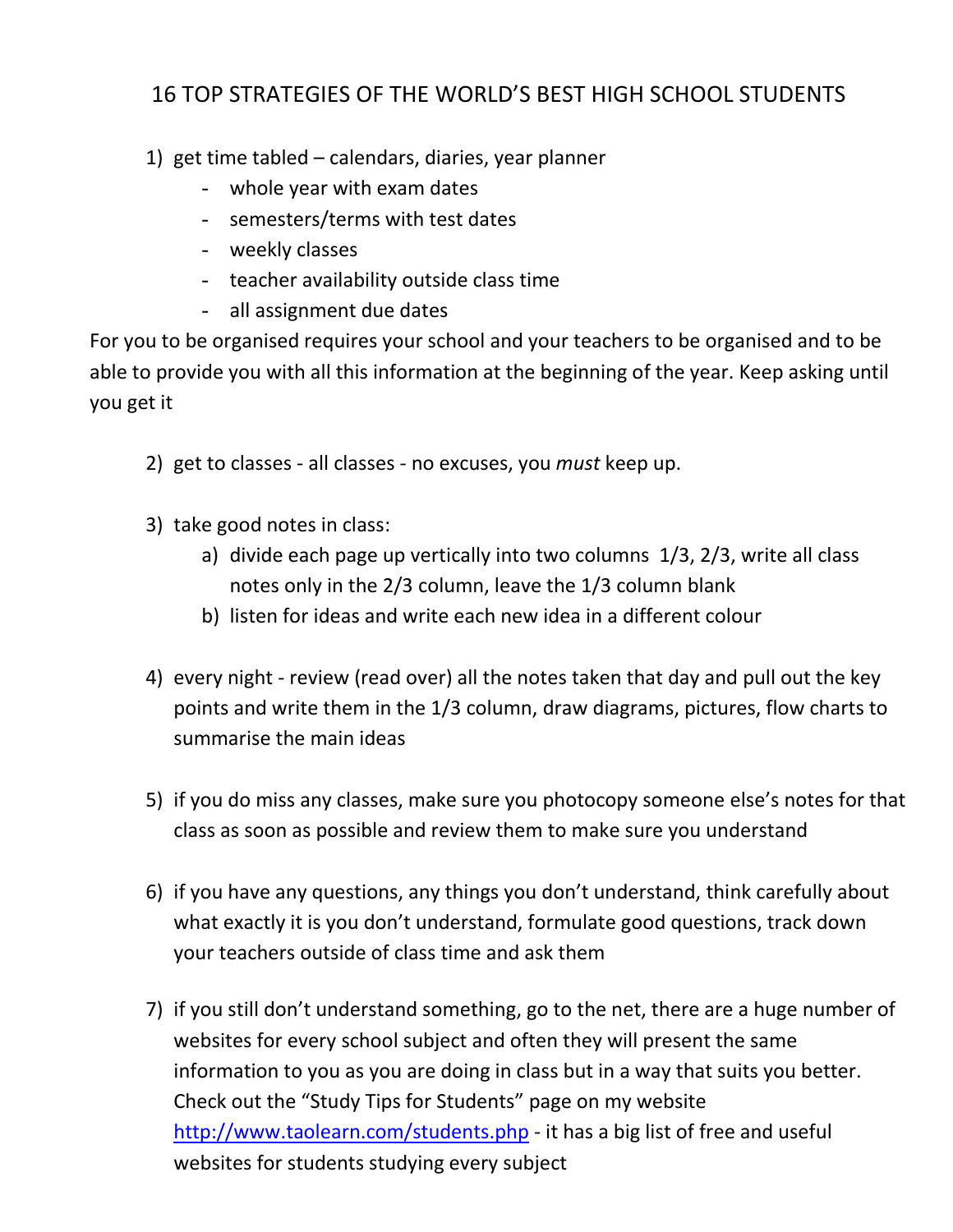- 8) always notice your own self-motivation strategies how do you get yourself to do things that you know are going to be hard or difficult? What is your strategy for courage? Practice using those same strategies to get you to keep concentrating and keep focused in the classes you find difficult or boring. Remember success means doing things that other people find hard.
- 9) organise your study area at home desk, chair, light, instrumental music, water, fruit, take oxygenation breaks every 45 minutes when you are studying
- 10) learn some memory techniques for all the information that you just have to memorise, use the best memory techniques available – search them out in libraries, on the net
- 11) doing assignments
	- a) as soon as you get an assignment mark the due date in your diary (on your phone) and later transfer that date to your wall calendar
	- b) in the lesson when you get told about the assignment, find out what is the word length, aim, objectives, deadline, marking criteria, and most importantly - can you submit a draft?

What are the stages of completing an assignment?

- i) Finding the information research (25% of the time?) ii) Processing the information – reading  $(25\%)$ iii) Planning the piece of work – sequencing ideas  $(5\%)$
- iv) Doing the writing (40%?)
- 
- v) Proof reading, making corrections and handing it in (5%?)
- c) timeline every assignment when will you need to have it 25% done by? 50% done? 75% done? Mark the dates on your calendar/year planner, aim always to finish all assignments with one day to spare

*The solution to procrastination is organisation*

d) decide what mark are you aiming for  $A++\rightarrow C$ , Achieve  $\rightarrow$  Excellence